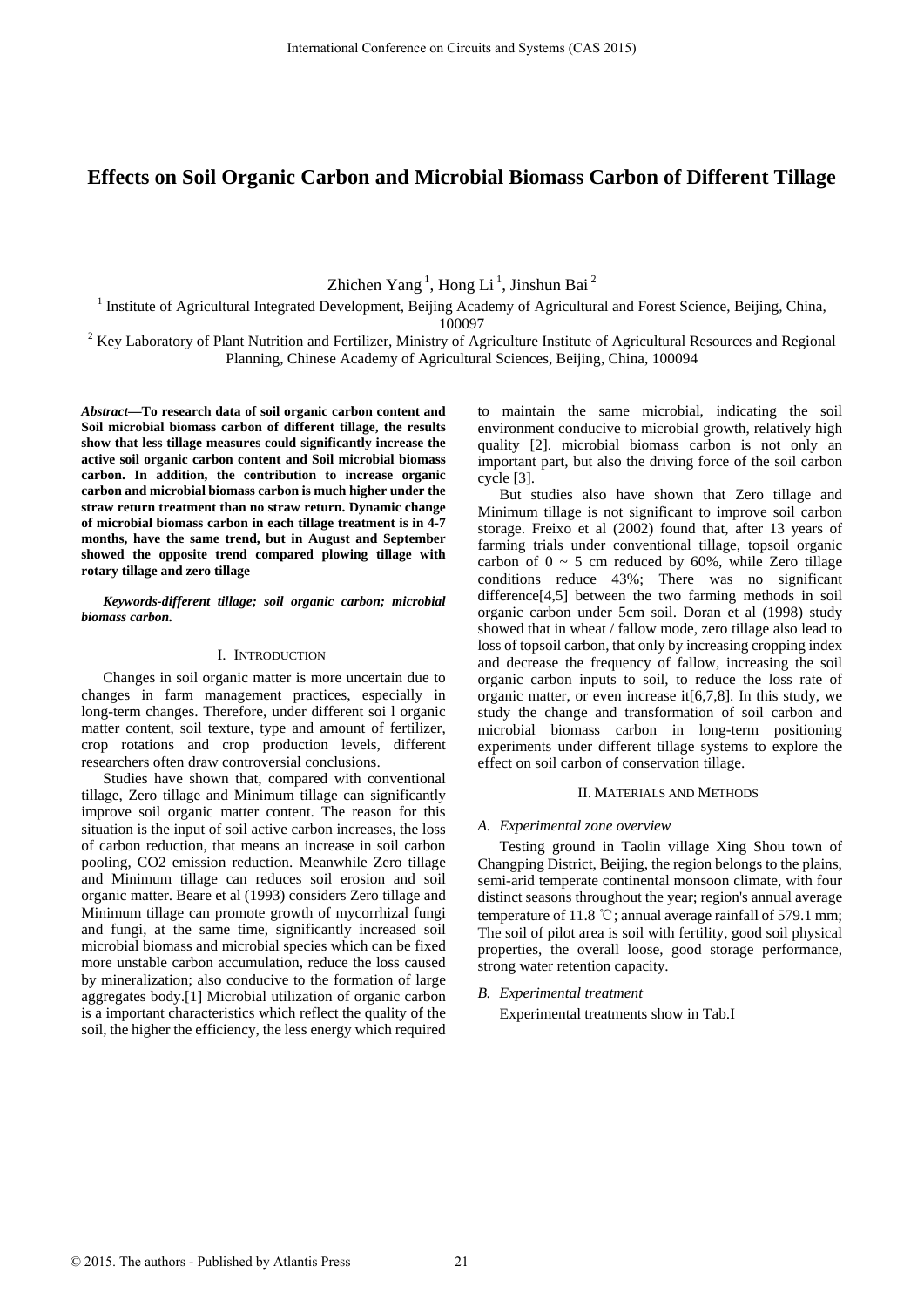TABLE I. EXPERIMENT SET UP OF LONG-TERM CONSERVATION TILLAGE EXPERIMENTAL STATION IN LUANCHENG

| treatments | Tillage and straw return methods                                                                                                                  |  |  |
|------------|---------------------------------------------------------------------------------------------------------------------------------------------------|--|--|
| F1         | after harvest, orn stalks take out of the field,<br>plowing after the first spin, and then seeding and<br>harrowing (plowing depth 20cm)          |  |  |
| F2         | Crushed corn stalks and return after harvest,<br>plowing after the first spin, and then seeding and<br>harrowing (plowing depth 20cm)             |  |  |
| X          | Crushed corn stalks and return after harvest, with<br>a rotary tiller for secondary crushing and spin<br>(Rotary deep 10cm)                       |  |  |
| м          | Upright stalks natural distribution in farmland,<br>using no-till planter crushed straw, planting,<br>fertilizing and repression at the same time |  |  |

## *C. Sampling and analysis methods*

## Sampling time: October 2010

Sampling method: Collect sample with Soil auger in 0-10 cm ,10-20 cm soil, for each treatment were randomly selected three replicates of five points, taking a mixed sample. After the samples were dried, over 0.25 mm sieve spare.

External heating potassium dichromate volumetric method for the determination of organic carbon, Microbial biomass carbon using a modified chloroform fumigation[9].

Statistics and analysis. Data using SPSS11.0 statistical software and Microsoft Excel 2000, using SPSS11.0 statistical software for data analysis of variance, with the method of least significant difference (LSD) for multiple comparison.

#### III. RESULTS AND ANALYSIS

#### *A. Soil organic carbon*

TABLE II. SOIL ORGANIC CARBON CONTENT UNDER DIFFERENT TILLAGES  $(GKG<sup>-1</sup>)$ 

| Soil depth(cm) | <b>Treatments</b> |          |            |             |
|----------------|-------------------|----------|------------|-------------|
|                | F1                | F2       | X          | М           |
| $0 - 5$        | 9.324c            | 9.988 bc | 13.886 a   | $10.612$ bc |
| $5 - 10$       | $10.127$ ab       | 11120a   | 9.498 ab   | 8.308 h     |
| $10 - 20$      | 8.308 a           | 5.699 h  | $7.021$ ab | 5.387 h     |
| $20 - 30$      | 4.307 h           | 4.434h   | 4.579 h    | 3.782 h     |

Notes: Values followed by a different letter are significantly different at 5% level based on LSD test.

Table 2 shows: For 0-5 cm soil layer, there are significant differences between X and F1, F2, M, however, no significant difference between the F2, F1 and M, which shows in 0-5cm soil, spin tillage greatest impact on soil organic carbon. This is because all of rotary tillage which break the straw to the soil and mix it, so the rotary tillage treatment contains a lot of straw in 0-10cm soil, when the straw decompose, organic carbon content will increase. Although there are a lot of straw on ground under Zero tillage treatment (M), but only covers the ground, and not mixed with the soil and so the organic carbon content of the 0-5cm soil layer is not much. There is no significant difference on soil organic carbon content in the 0-5cm soil with straw returning or not undre Conventional tillage treatment. This is due to the plowing depth is 20cm, on the one hand straw have been overturned lower and in the surface layer is relatively small, on the other hand, due to the great disturbance of soil, increasing the surface soil aeration, so that organic matter mineralization rate increases, reducing the accumulation of organic carbon in the surface layer. Thus, different tillage practices on soil organic carbon on the surface is different.

For 5-10cm soil layer, there are significant differences between F2 and M, the difference between F2 and other treatments is not significant, between M and other treatments, the differences were not significant too. Because F2 processing has broken stalks and mixed with soil in 0-20cm soil layer, so there were crushed stalks in the 0-20cm soil, which helps increase the organic carbon content, M processing is pushed straw aside while sowing, straw exist on the surface, in the soil of 5-10cm, the amount of straw in M processing is less than F2, so the the difference of organic matter content between M and F2 is significant.

In 10 -20cm soil layer, there is a significant difference between F1 and F2, M, the difference between F2, M, X is not significant. For M and X tillage practices, due to the soil disturbance is very small, so there is no significant difference in organic carbon content between them, and F2 has the same amount of straw return with M, X, and plowed to a depth of 20cm, so the organic carbon content has an average trend in 0-20cm soil, so there was no significant difference between F2, M, X in 10-20cm.

In 20-30cm soil layer, the difference between the treatment is not significant , because the plough layer is generally 0-20cm, and under 20cm, there is almost no disturbance, so a variety of tillage measures in 20-30cm soil layer has little effect, so the soil organic carbon is relatively stable.

X and M treatment compared to F1, F2 treatmen, soil organic carbon content reduced with increasing of soil depth; This is because X, M treatments has a minimal soil disturbance, so the organic carbon content is basically a natural distribution with top-down dwindling, this is similar to previous studies. Zero tillage can protect the soil structure, reducing the decomposition of organic matter, and increased soil permeability, promoting the decomposition of organic matter, so at 0-5 cm soil layer, the soil organic carbon content of zero tillage treatment is high. In 5-10cm soil layer, plowing the straw and other organic matter into the soil, increasing the organic carbon content of the soil. Thus, violently disturbed soil applied more important impact on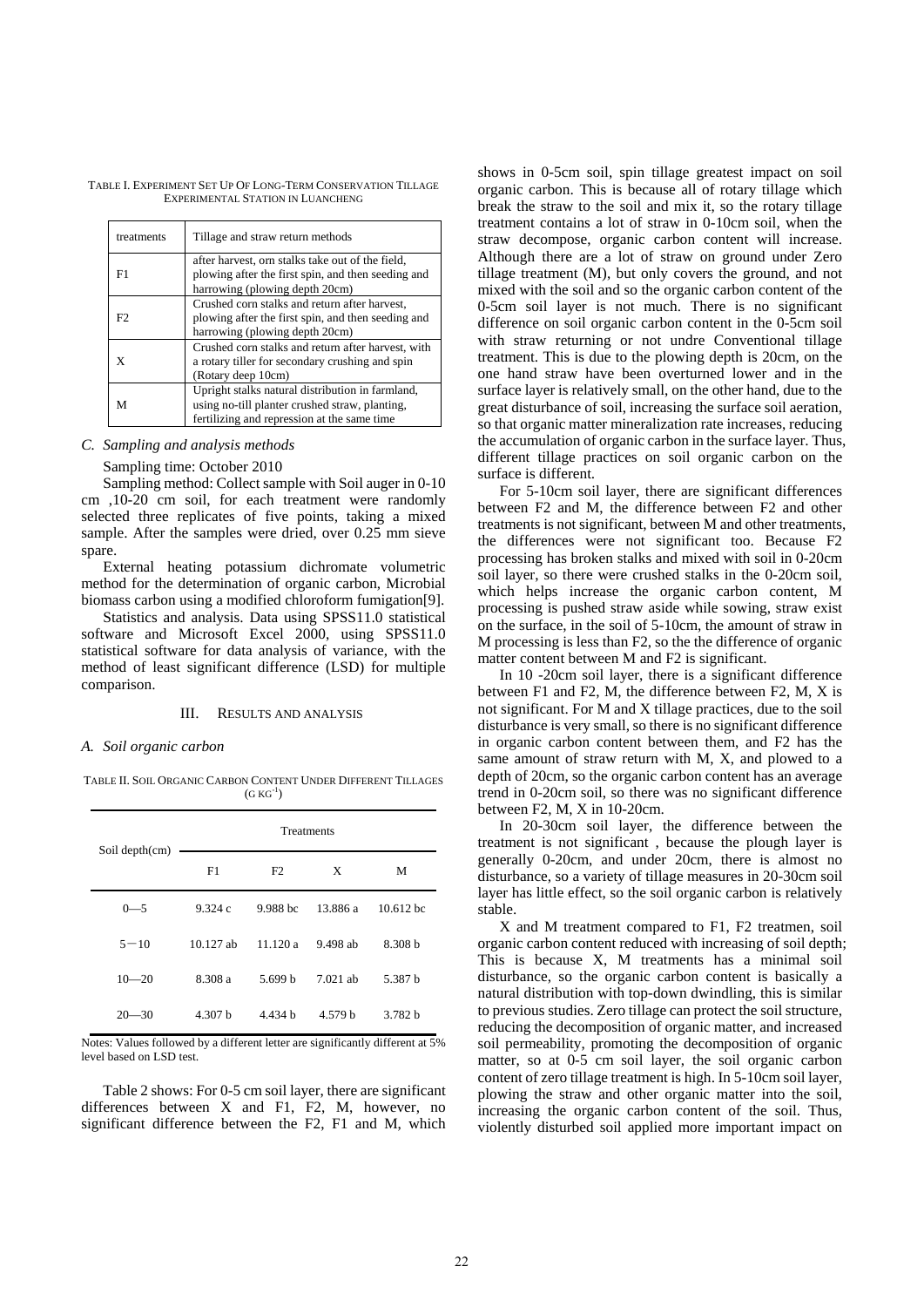soil organic carbon than organic matter return under farming measures.

#### *B. Soil microbial biomass carbon*

To understand the impact on soil properties of various tillage practices, soil microbial biomass carbon were monitored and obtained microbial biomass carbon data from April 28 to July 28 under various farming methods, The results are shown in Table III.

TABLE III. SOIL MICROBIAL BIOMASS CARBON AT DIFFERENT PERIOD UNDER DIFFERENT TILLAGES (MG KG-1)

| <b>Treatments</b> | microbial biomass carbon $(mg \cdot kg - 1)$ |          |                     |                     |  |  |
|-------------------|----------------------------------------------|----------|---------------------|---------------------|--|--|
|                   | April 28                                     | May 28   | June 28             | July 28             |  |  |
| F1                | 219.46c                                      | 211.18c  | 186.78b             | 253.22b             |  |  |
| F <sub>2</sub>    | 321.22ab                                     | 260.27bc | 229.58 <sub>h</sub> | 252.94 <sub>h</sub> |  |  |
| М                 | 343.21a                                      | 326.70a  | 239.51 <sub>h</sub> | 310.20ab            |  |  |
| X                 | 343.78a                                      | 307.91ab | 292.43a             | 337.54a             |  |  |

Notes: Values followed by a different superscript letter are significantly different at 5% level based on LSD test.

See the results of these four months, the soil microbial biomass carbon were no significant differences between F1 and F2, M and X is same, but there is significant difference between M, X and F1. This suggests that different tillage methods, have a greater impact on soil microbial. Compared with conventional tillage methods (F1) rotary tillage (X) and zero tillage (M) with smaller soil disturbance can significantly improve the microbial biomass. This may be due to although plow can increased ventilation capacity of the soil, but the attendant was a large loss of soil moisture which produced a great inhibition on soil microbial growth and leading a lower soil microbial biomass carbon than X and M treatments; Correspondingly, the effect of rotary and zero tillage on soil disturbance is small, thus protecting the microbes living environment more suitable for microbial growth.

The experimental results show that the wheat corn cropping area of North China, straw will help improve the microbial carbon content in the topsoil; and Zero tillage and Minimum tillage help to improve the content of the soil microbial carbon in the topsoil, tillage reduces soil microbial biomass carbon in the topsoil. Dynamic change of microbial biomass carbon in each tillage treatment is in 4-7 months, have the same trend, but in August and September showed the opposite trend compared plowing tillage with rotary tillage and zero tillage, Figure1.



Figure 1. Soil microbial biomass dynamic at 0-20 cm depth under different tillage methods

In April, the rapid growth of wheat roots, moderate temperatures is conducive to microbial activity, so microbial biomass carbon have reached a higher peak in each treatment, and there is not significant difference between F1, F2, and X, M. no-till, zero tillage is highest 343.21 mg kg-1, straw return is higher than no straw return treatments. This may be due to the straw return can provide a carbon source for microbial growth and to stimulate the growth of microorganisms.

In late May, microbial biomass carbon were declined in all three treatments except F1, this may be because the growth of wheat is peaked and into the filling stage, a significant increase in the demand for nitrogen, forming nitrogen dispute situation in plants and microorganisms, and thus inhibit microbial growth, which compared to the end of April, microbial biomass carbon decreased significantly.

At the end of June, there is a significant reduction of microbial biomass carbon in each treatment, this may be because, on the one hand the wheat has been harvested in mid-June, at the end of June, temperatures is higher, wheat stubble begins to decompose, requires a lot of nitrogen; on the other hand corn just beginning to grow, need more soil nutrients especially nitrogen, microbial compete resources with plant, therefore, although the soil temperature reaches the value of a suitable microbial growth, but in the absence of sufficient resources, microbial growth was inhibited, resulting in a microbial growth trough.

In the end of July, microbial biomass carbon of each treatment was increased. This may be because in this time, the soil temperature is higher, the maize growth is peak, increased root exudates provides the resources for microbial growth, on the other hand wheat straw decomposition gradually increase, which provided resources for the soil microorganisms growth, in such ideal situation with good resources and temperature, the soil microorganism grow rapidly.

In the end of August, different tillage showed a completely different trend. F1 microbial biomass carbon decreased rapidly, F2 treatment microbial biomass carbon remained stable, microbial biomass carbon of X and M treatment were significantly increased, especially X deal,